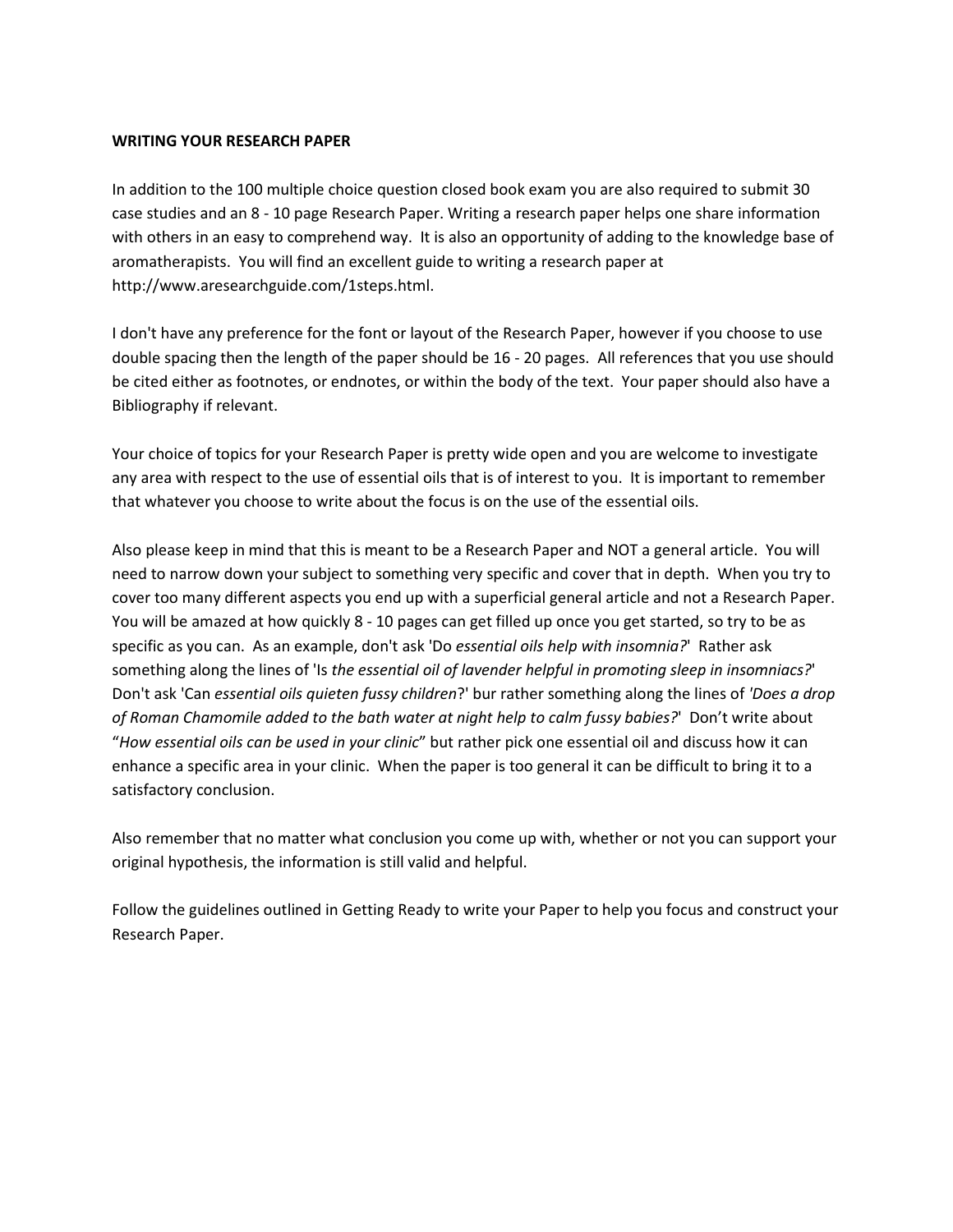## **Some Ideas for your Research Paper**

Keeping in mind that you will still need to narrow this down to meet the brief of being a Research Paper and focused on a specific area. If you try to cover too much, or keep things too broad you are writing a general article, which while very interesting is not a Research Paper.

- Discuss a particular essential oil.
- Discuss a botanical family producing essential oils.
- Compare essential oils in the same botanical family.
- Using essential oils within a specific setting (in a nursery, in a school, in palliative care, in the home, at the office, environmental fragrancing, meditation, etc.).
- Incorporating the use of essential oils within another discipline (massage, counseling, esthetics, nursing, counseling, alternative therapies, energy healing).
- Using essential oils within another framework (Ayurveda, Traditional Chinese Medicine, the Chakra System).
- Using essential oils in product formulation (soaps, lotions, creams, body products, environmental fragrancing, etc.).
- Discuss a specific condition and how essential oils can be used for that condition. This can be physical, emotional, mental or spiritual.
- You may wish to conduct your own experiment to prove a hypothesis about an essential oil or family of oils.

# **PLEASE NOTE:**

If you intend to apply to join the *Alliance of International Aromatherapists* they have more specific requirements as to what the topic of your research paper should be and these are narrower than those that I suggest.

- For their *Level Two Membership Category* they require that the Research Paper be either a Literature Review on your topic OR a Research Study conducted by you.
- For their **Level Three Membership Category** they require that the Research Paper be a Research Study conducted by you.

At this point in time, NONE of the other Associations have requirements on what the Research Papers are written on.

 Remember that your research paper is an opportunity for you to examine, and access, an aspect around the use of essential oils. You should clearly state what it is you are looking at, the evidence that supports this, or the evidence against it, and then wrap up it up in your conclusion. Your conclusion will reflect what it is you have understood in your own independent assessment. Both positive and negative conclusions count.